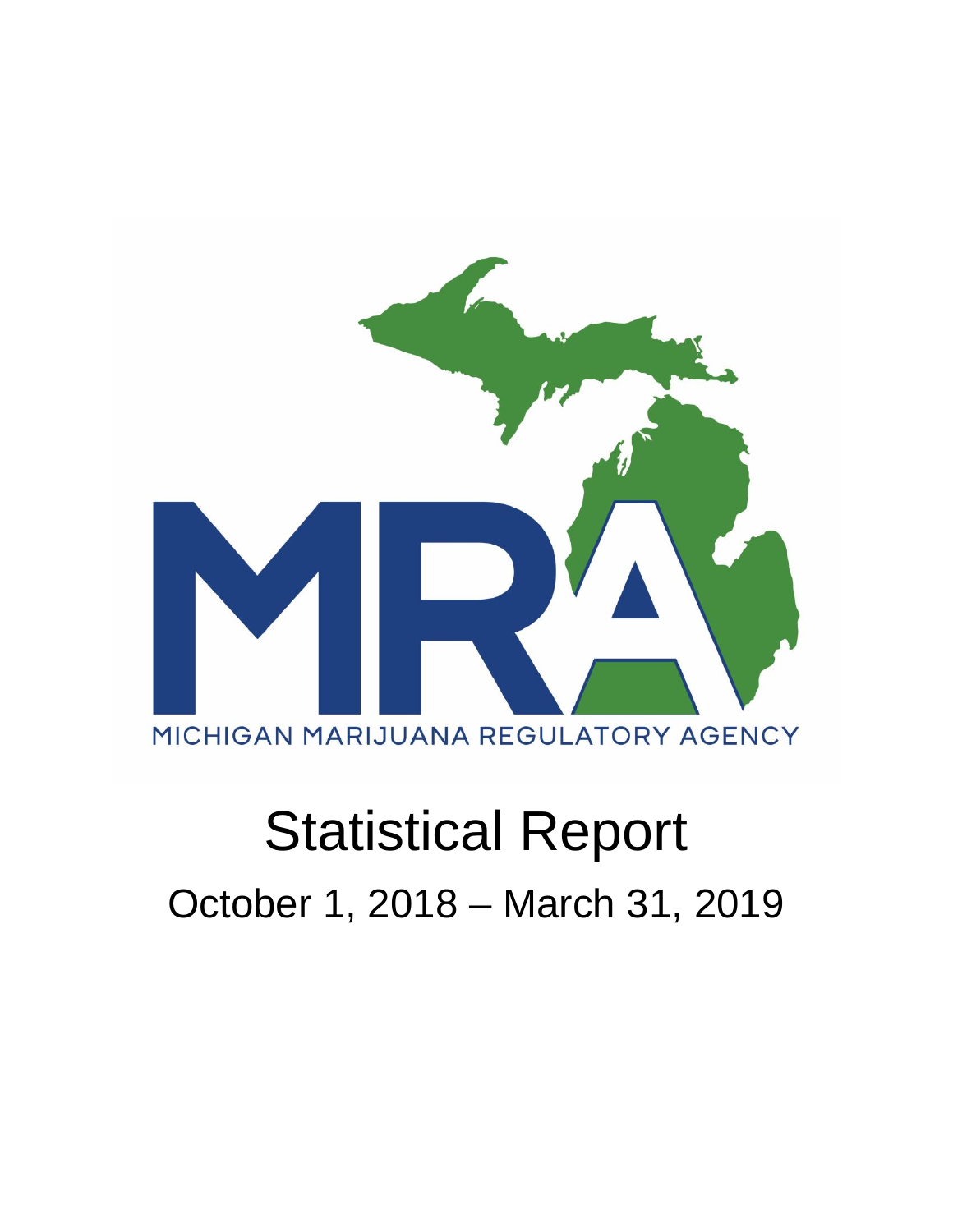# **Table of Contents**

| 1.  |                                                                                                                                                                              |  |
|-----|------------------------------------------------------------------------------------------------------------------------------------------------------------------------------|--|
| 2.  |                                                                                                                                                                              |  |
| 3.  |                                                                                                                                                                              |  |
| 4.  |                                                                                                                                                                              |  |
| 6.  |                                                                                                                                                                              |  |
| 7.  | Average amount of time, from receipt to approval or denial, to process and initial application 7                                                                             |  |
| 8.  |                                                                                                                                                                              |  |
| 9.  | Costs of administering the medical marihuana facilities licensing and tracking program 8                                                                                     |  |
| 10. |                                                                                                                                                                              |  |
|     |                                                                                                                                                                              |  |
| 1.  |                                                                                                                                                                              |  |
| 2.  |                                                                                                                                                                              |  |
| 3.  |                                                                                                                                                                              |  |
| 4.  | Number of qualifying patients and primary caregivers approved in each county 10                                                                                              |  |
| 5.  | Nature of the debilitating medical conditions of the qualifying patients  14                                                                                                 |  |
| 6.  |                                                                                                                                                                              |  |
| 7.  | Number of physicians providing written certifications for qualifying patients 15                                                                                             |  |
| 8.  |                                                                                                                                                                              |  |
| 9.  | Number of initial applications issued, and the initial applications denied  16                                                                                               |  |
| 10. |                                                                                                                                                                              |  |
| 11. | Number of renewal applications issued & the number of renewal applications denied 18                                                                                         |  |
|     |                                                                                                                                                                              |  |
|     | 13. Percentage of initial applications not approved or denied within the time requirements                                                                                   |  |
|     | 14. Percentage of renewal applications not approved or denied within the time requirements                                                                                   |  |
|     | 15. Percentage of registry cards for approved initial applications not issued within the time<br>requirements established in section of the Michigan Medical Marihuana Act20 |  |
|     | 16. Percentage of registry cards for approved renewal applications not issued within the time<br>requirements established in section of the Michigan Medical Marihuana Act20 |  |
|     | 17. Amount collected from the medical marihuana program applications and renewal fees                                                                                        |  |
|     |                                                                                                                                                                              |  |
|     |                                                                                                                                                                              |  |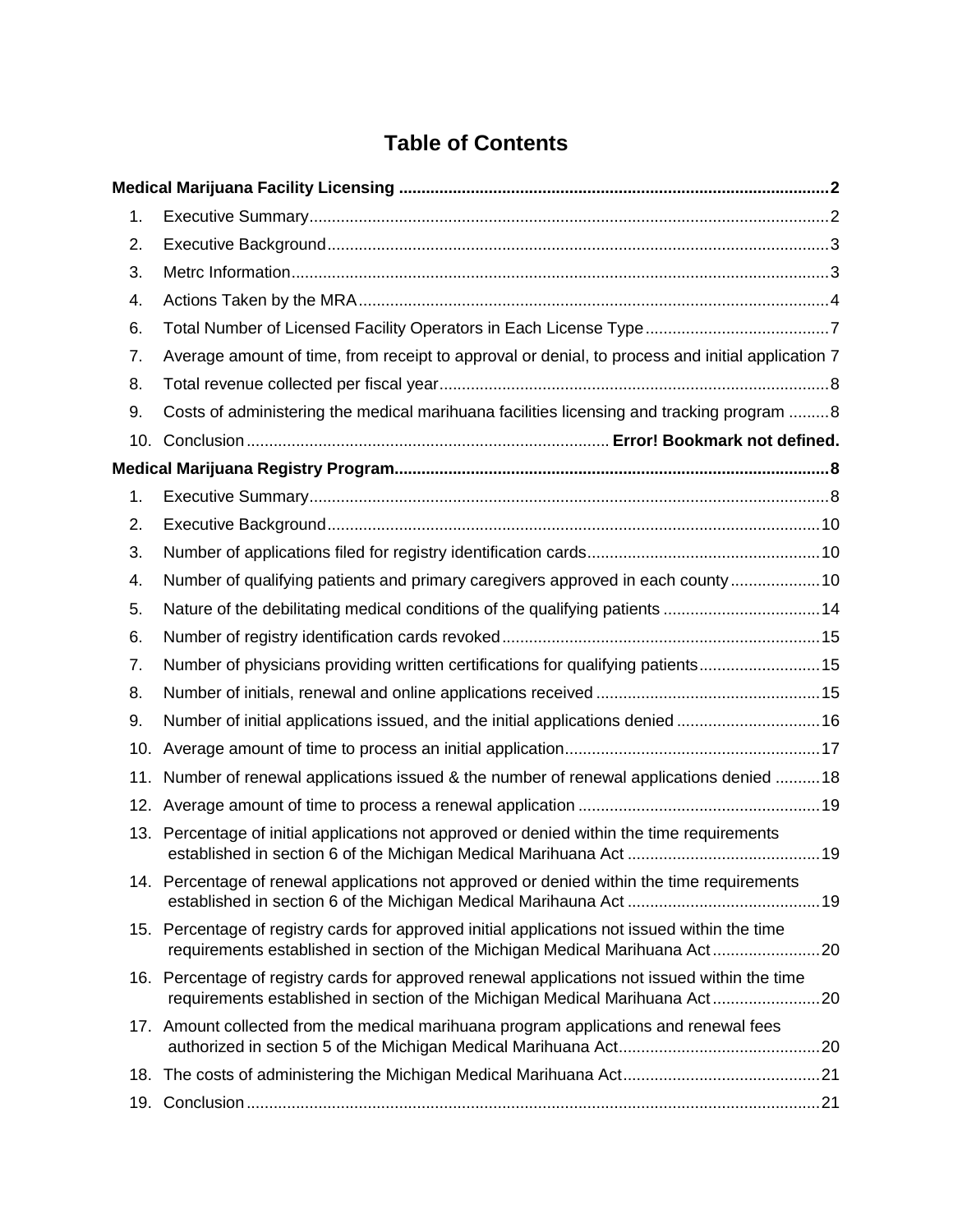



<span id="page-2-0"></span>Governor Gretchen Whitmer **Director Orlene Hawks Director Orlene Hawks** 

# **Medical Marijuana Facility Licensing**

#### <span id="page-2-1"></span>**1. Executive Summary**

The *Marijuana Regulatory Agency Quarterly Report* contains the reporting requirements pursuant to both MCL 333.27302(l) and 333.27702 and Section 519 of Public Act 107 of 2017. The Medical Marihuana Facilities Licensing Act, Section 302(l) [MCL 333.27302(l)] states:

*MRA's duties include all the following:*

*Reviewing the patterns of marihuana transfers by the licensees under this act as recorded in a statewide database established for use in administering and enforcing this act and making recommendations to the governor and the legislature in a written annual report to the governor and the legislature and additional reports that the governor requests. The annual report shall be submitted by April 15 of each year and shall include the report required under section 702, a statement of receipts and disbursements by the MRA, the actions taken by the MRA, and any additional information and recommendations that the MRA considers appropriate or that the governor requests.*

The Medical Marihuana Facilities Licensing Act, Section 702 [MCL 333.27702] states:

*The MRA shall submit with the annual report to the governor under section 302(k) (sic) and to the chairs of the legislative committees that govern issues related to marihuana facilities a report covering the previous year. The report shall include an account of the MRA actions, its financial position, results of operation under this act, and any recommendations for legislation that the MRA considers advisable.*

Public Act 107 of 2017 requires the following:

Sec. 519*. The department shall submit a report regarding the medical marihuana facilities licensing and tracking program to the standing committees on appropriations of the senate and house, the senate and house fiscal agencies, and*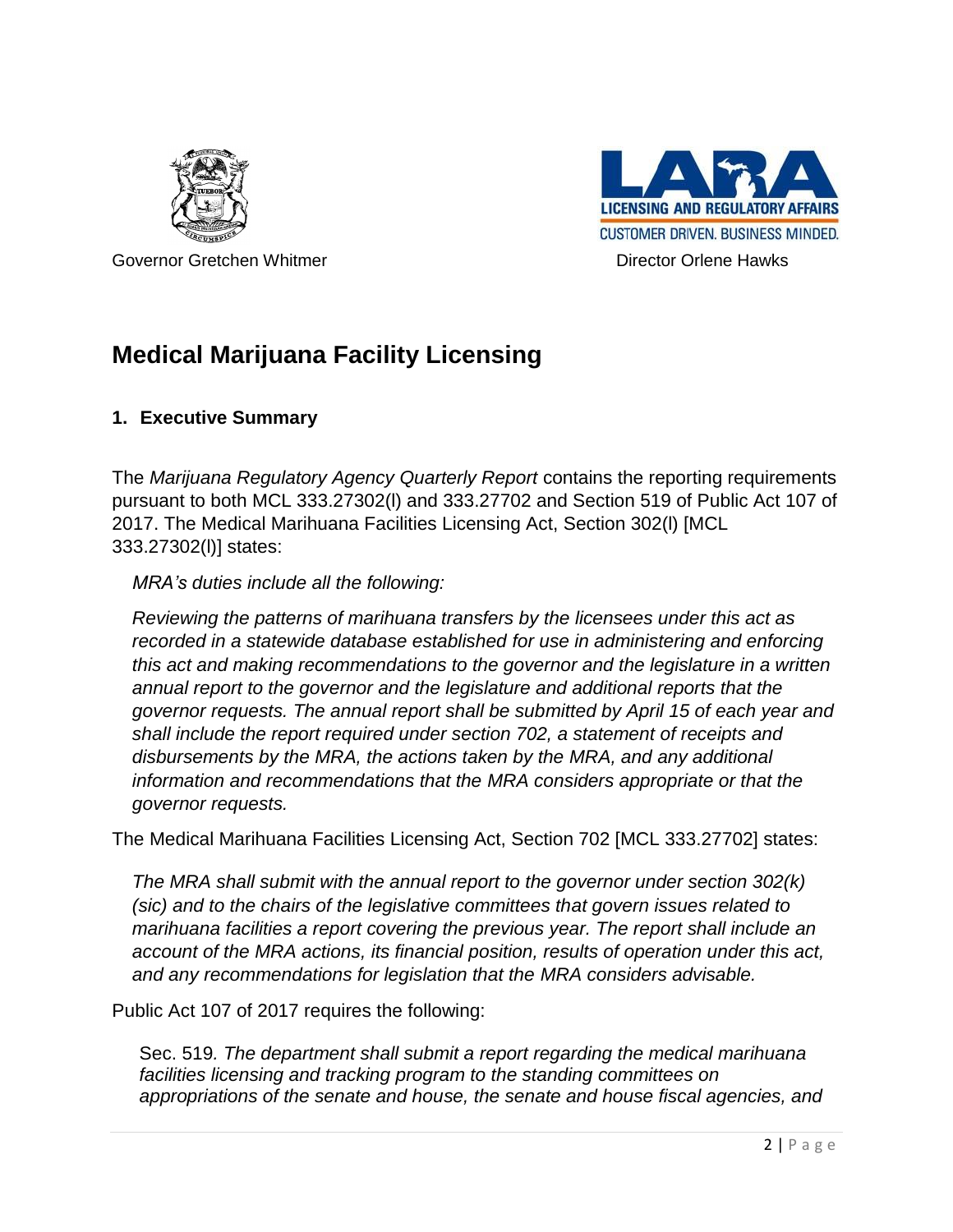*the state budget director by March 1. The report shall include, but is not limited to, the following:*

- *a. The number of initial license applications received for each license category.*
- *b. The number of initial applications approved, and the number of initial license applications denied.*
- *c. The average amount of time, from receipt to approval or denial, to process an initial application.*
- *d. The total number of license applications approved by license category.*
- *e. The total amount collected from application fees and regulatory assessments.*
- *f. The costs of administering the medical marihuana facilities licensing and tracking program.*

Pursuant to these requirements, this report has been reviewed by the MRA and prepared and issued electronically to the Governor, chairs of the legislative committees that govern issues related to marijuana facilities, chairs of the House and Senate appropriations standing committees, the House and Senate Fiscal Agencies, and the state budget director to meet the annual, March 1 and April 15 reporting requirements. In addition, this report is also online under the following locations:

- The Marijuana Regulatory Agency (MRA) website at: [www.michigan.gov/mra](http://www.michigan.gov/mra)
- The All About LARA section Legislative Reports of the Department of Licensing and Regulatory Affairs website at: [www.michigan.gov/lara](http://www.michigan.gov/lara/)

#### <span id="page-3-0"></span>**2. Executive Background**

The Medical Marihuana Facilities Licensing Act (MMFLA) is a state licensing program administered by the Marijuana Regulatory Agency (MRA), Michigan Department of Licensing and Regulatory Affairs (LARA). The program administers the MMFLA and Marihuana Tracking Act (MTA) as enacted on December 20, 2016. The agency implements the statutory tenets of this act in such a manner that protects the public and assures the safe acquisition of marijuana for patients throughout Michigan. Specifically, the information provided in this report is based on data from October 1, 2018 through March 31, 2019.

#### <span id="page-3-1"></span>**3. Metrc Information**

| 10/01/2018 - 3/31/2019      |                 |  |
|-----------------------------|-----------------|--|
| <b>Total Sales</b>          | \$56,438,741    |  |
| Total Weight Sold in Pounds | 11,508          |  |
| Avg Price Flower (mean)     | \$174.15 per oz |  |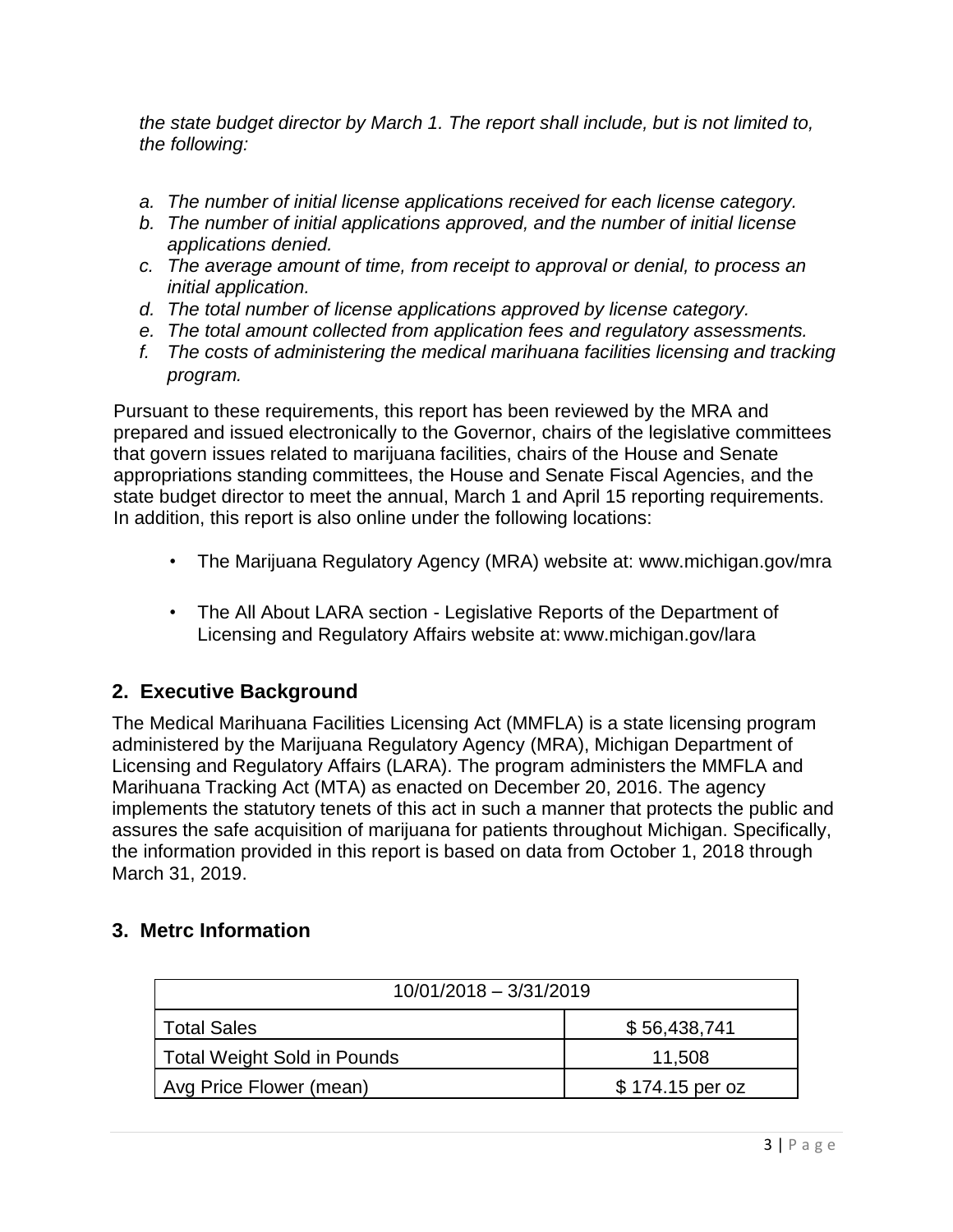| Avg Price Flower (Median) | \$207.63 per oz |
|---------------------------|-----------------|
|---------------------------|-----------------|

|                        | Active | Destroyed | On Hold |
|------------------------|--------|-----------|---------|
| <b>Immature Plants</b> | 6,390  | 8,926     | 0       |
| <b>Plants</b>          | 23,406 | 6,065     | 0       |
| Vegetative             | 10,827 | 5,239     | 0       |
| Flowering              | 12,579 | 826       | 0       |
| Harvested              | 14,402 | 0         | 0       |

| Packages - Active   | 27,426 |
|---------------------|--------|
| On Hold             | 53     |
| In Transit          | 13     |
| Finished            | 15,026 |
| <b>Discontinued</b> | 912    |

| Transfers | 1,469  |
|-----------|--------|
| Overdue   | ,<br>J |
| Voided    | 83     |

# <span id="page-4-0"></span>**4. Actions Taken by the MRA**

| <b>Action Taken</b>                           | Count |
|-----------------------------------------------|-------|
| <b>Prequalification Applications Approved</b> | 260   |
| <b>Prequalification Applications Denied</b>   | 94    |
| License Applications Approved                 | 79    |
| <b>License Applications Denied</b>            | 37    |
| <b>Disciplinary Action Taken</b>              |       |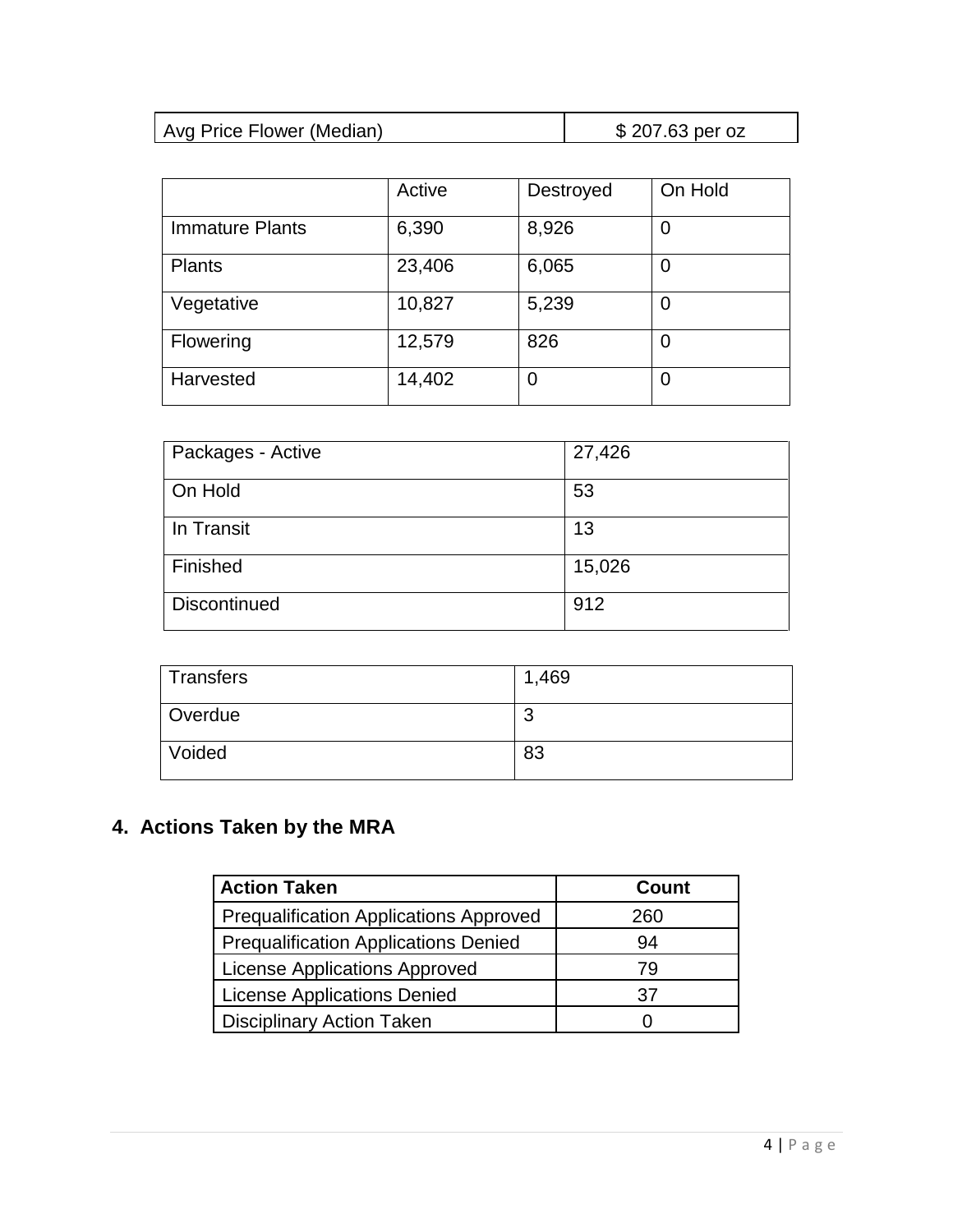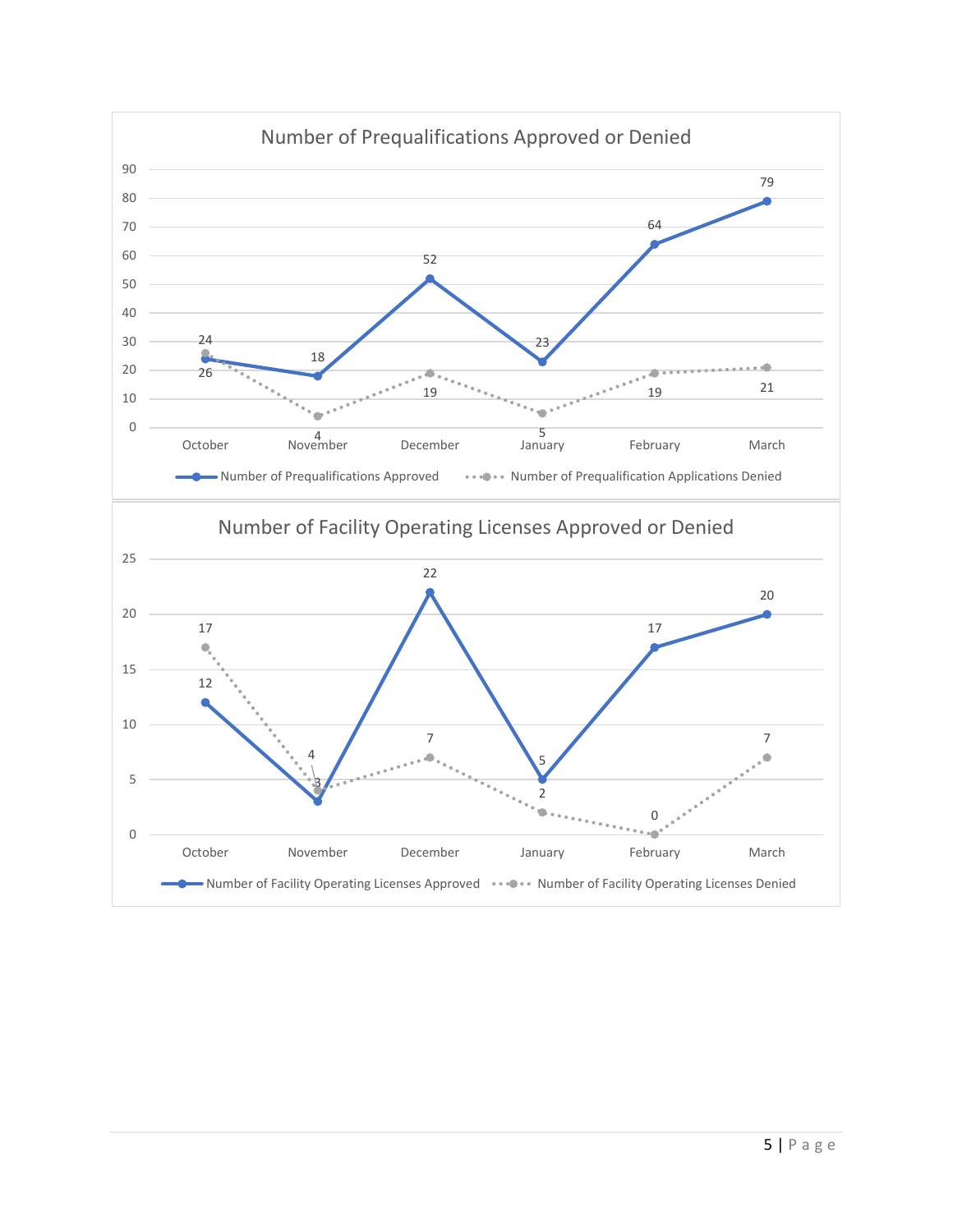## **5. Total number of prequalification applications and facility operating license applications received**

|           | <b>Prequalification Application</b>              | <b>Facility Operator License</b>                       |
|-----------|--------------------------------------------------|--------------------------------------------------------|
|           | Received                                         | <b>Applications Received</b>                           |
| October   | 73                                               | 37                                                     |
| November  | 63                                               | 67                                                     |
| December  | 35                                               | 22                                                     |
| January   | 62                                               | 27                                                     |
| February  | 63                                               | 37                                                     |
| March     | 182                                              | 75                                                     |
| 200       |                                                  | 182                                                    |
| 180       |                                                  |                                                        |
| 160       |                                                  |                                                        |
| 140       |                                                  |                                                        |
| 120       |                                                  |                                                        |
| 100<br>73 |                                                  |                                                        |
| 80        | 63                                               | 63<br>62                                               |
| 60        | 35<br>67                                         | 75<br>$\sqrt{e^{-\theta}}$                             |
| 40        |                                                  |                                                        |
| 20<br>37  |                                                  | 37<br>27                                               |
| 0         | 22                                               |                                                        |
| October   | November<br>December                             | February<br>January<br>March                           |
|           | <b>The Prequalification Application Received</b> | ••• ••• Facility Operator License Application Received |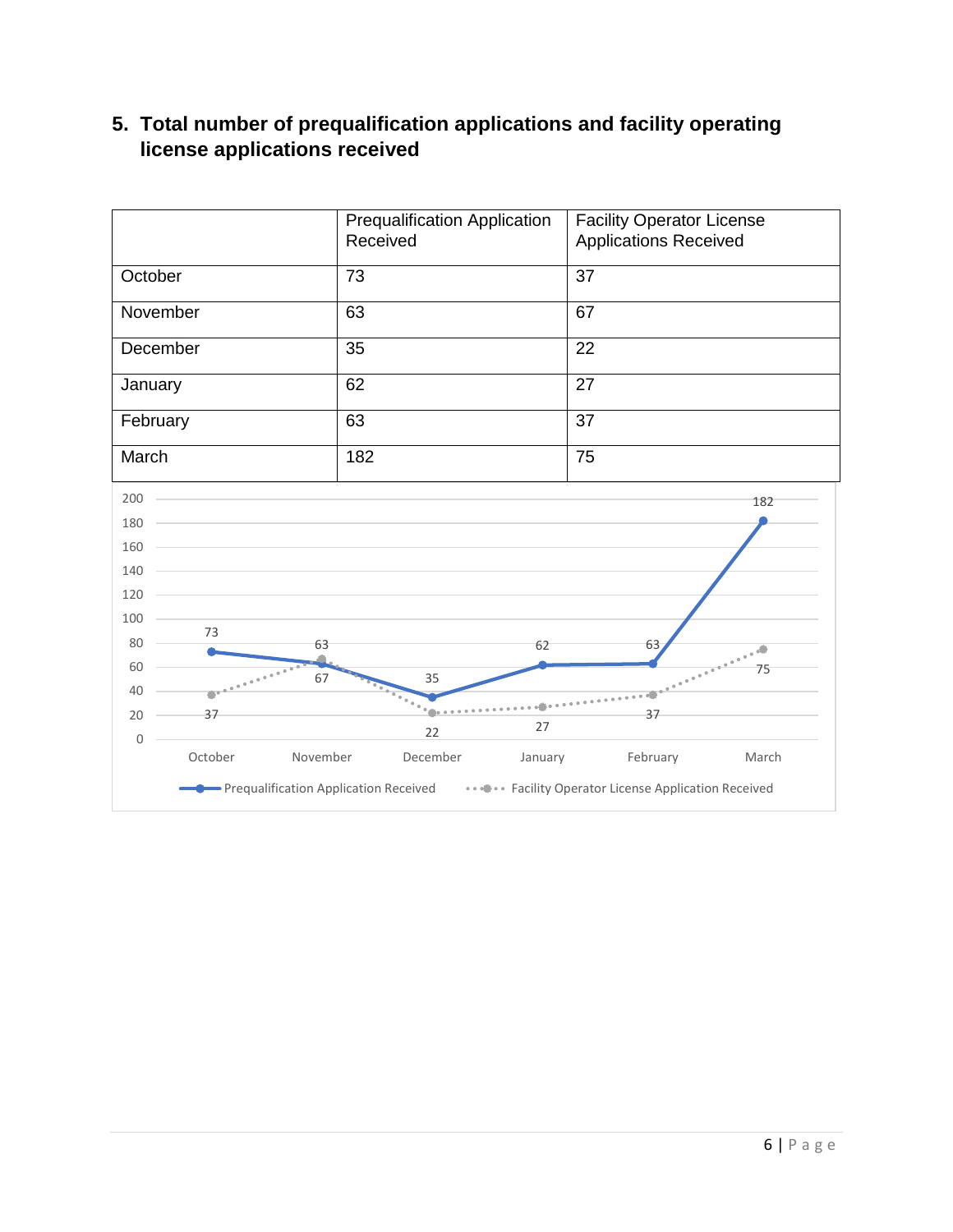

### <span id="page-7-0"></span>**6. Total Number of Licensed Facility Operators in Each License Type**

<span id="page-7-1"></span>**7. Average amount of time, from receipt to approval or denial, to process and initial application**

160 business days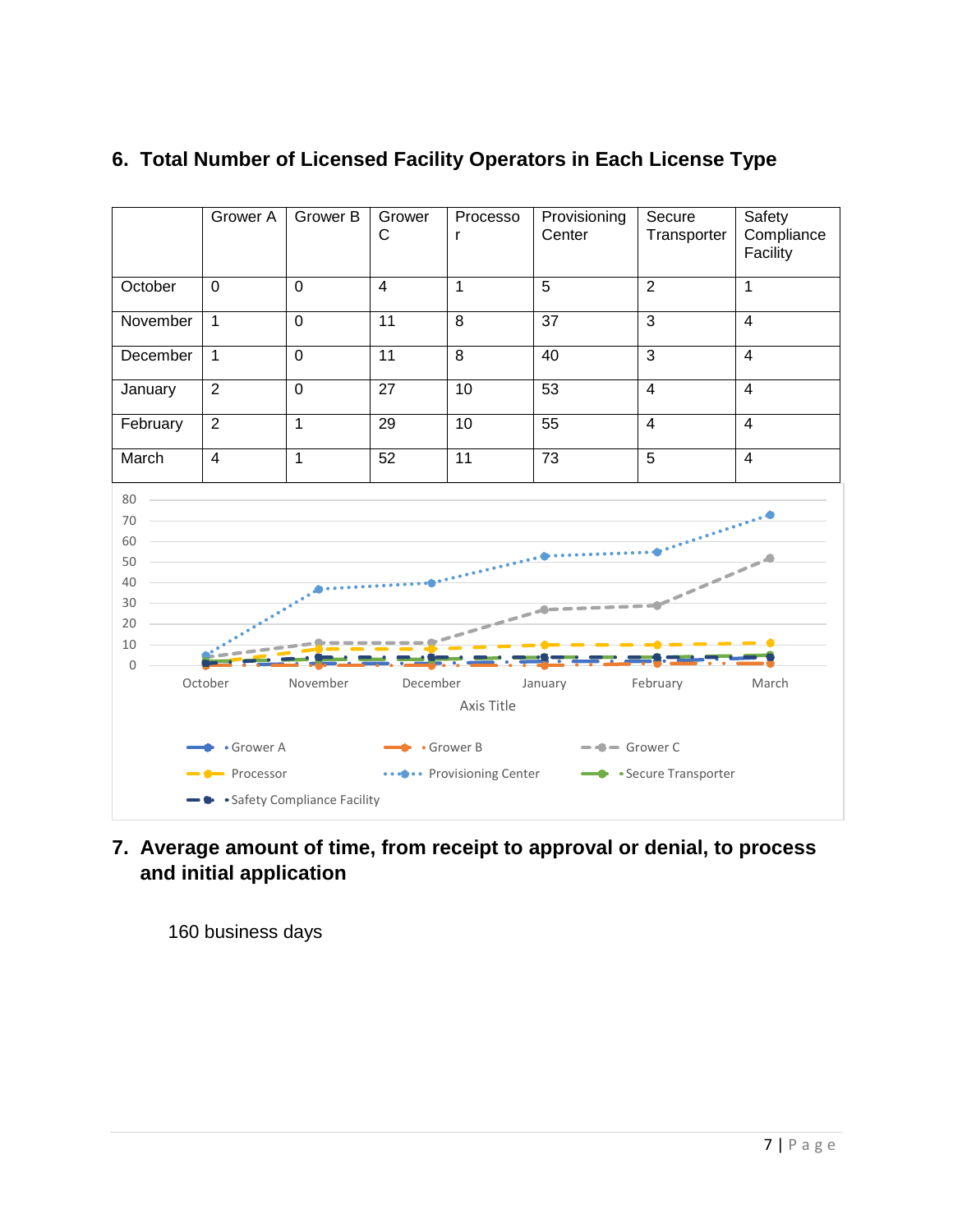#### <span id="page-8-0"></span>**8. Total revenue collected per fiscal year**

| Fiscal year        | <b>Amount Collected</b> |  |
|--------------------|-------------------------|--|
| 2018               | 5,588,832.67            |  |
| 2019               | 9,679,735.47            |  |
|                    |                         |  |
|                    |                         |  |
| <b>Grand Total</b> | 15,268,568.14           |  |
|                    |                         |  |

#### <span id="page-8-1"></span>**9. Costs of administering the medical marihuana facilities licensing and tracking program.**

\$4,682,317

#### **10. Conclusion**

The Marijuana Regulatory Agency's executive and legislative charge is the oversight of medical marijuana in Michigan. This includes the administration and oversight of the MMFLA. The information contained in this report is required pursuant to MCL 333.27302(l) and 333.27702 and Section 519 of Public Act 107 of 2017 and provides specific information regarding: applications submitted, applications approved, applications denied, licenses issued, revenue, expenditures, and timeliness information of the MRA for the time period beginning October 1, 2018 through March 31, 2019.

# <span id="page-8-2"></span>**Medical Marijuana Registry Program**

#### <span id="page-8-3"></span>**1. Executive Summary**

The *Marijuana Regulatory Agency Quarterly Report* contains the reporting requirements pursuant to both MCL 333.26426(i) (1), (2), (3), (4) and (5) and Section 505 of Public Act 207 of 2018.

The Michigan Medical Marihuana Act, Initiated Law 1 of 2008, Section 6 (i) [MCL 333.26426 (i) (1), (2), (3), (4) and (5)] states: The department shall submit to the legislature an annual report that does not disclose any identifying information about qualifying patients, primary caregivers, or physicians, but does contain, at a minimum, all of the following information: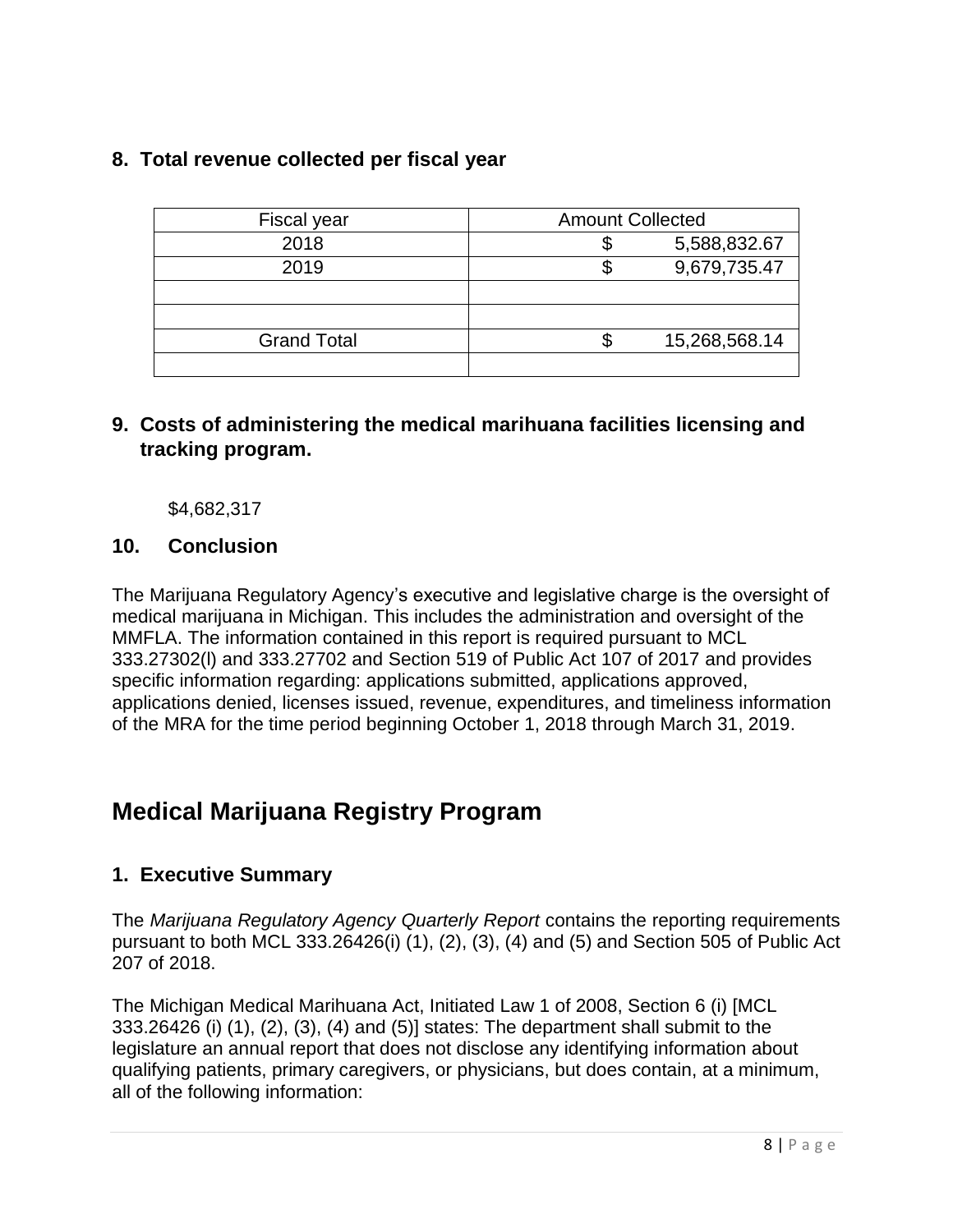- *a. The number of applications filed for registry identification cards.*
- *b. The number of qualifying patients and primary caregivers approved in each county.*
- *c. The nature of the debilitating medical conditions of the qualifying patients.*
- *d. The number of registry identification cards revoked.*
- *e. The number of physicians providing written certifications for qualifying patients.*

Sec. 505*. The department shall submit a report by January 31 to the standing committees on appropriations of the senate and house of representatives, the fiscal agencies, and the state budget director that includes all of the following information for the prior fiscal year regarding the medical marihuana program under the Michigan medical marihuana act, 2008 IL 1, MCL 333.26421 to 333.26430:*

- *a. The number of initial applications received.*
- *b. The number of initial applications approved, and the number of initial applications denied.*
- *c. The average amount of time, from receipt to approval or denial, to process an initial application.*
- *d. The number of renewal applications received.*
- *e. The number of renewal applications approved, and the number of renewal applications denied.*
- *f. The average amount of time, from receipt to approval or denial, to process a renewal application. The percentage of initial applications not approved or denied within the time requirements established in section 6 of the Michigan medical marihuana act, 2008 IL 1, MCL 333.26426.*
- *g. The percentage of renewal applications not approved or denied within the time requirements established in section 6 of the Michigan medical marihuana act, 2008 IL 1, MCL 333.26426.*
- *h. The percentage of registry cards for approved initial applications not issued within the time requirements established in section 6 of the Michigan medical marihuana act, 2008 IL 1, MCL 333.26426.*
- *i. The percentage of registry cards for approved renewal applications not issued within the time requirements established in section 6 of the Michigan medical marihuana act, 2008 IL 1, MCL 333.26426.*
- *j. The amount collected from the medical marihuana program application and renewal fees authorized in section 5 of the Michigan medical marihuana act, 2008 IL 1, MCL 333.26425.*
- *k. The costs of administering the medical marihuana program under the Michigan medical marihuana act, 2008 IL 1, MCL 333.26421 to 333.26430.*

Pursuant to these requirements, this report has been prepared and issued electronically to the House and Senate appropriations standing committees, House and Senate Fiscal Agencies, and the state budget director to meet the both the annual and January 31 reporting requirements. In addition, this report is also online under the following locations:

The Marijuana Regulatory Agency (MRA) website at: [www.michigan.gov/MRA](http://www.michigan.gov/bmr)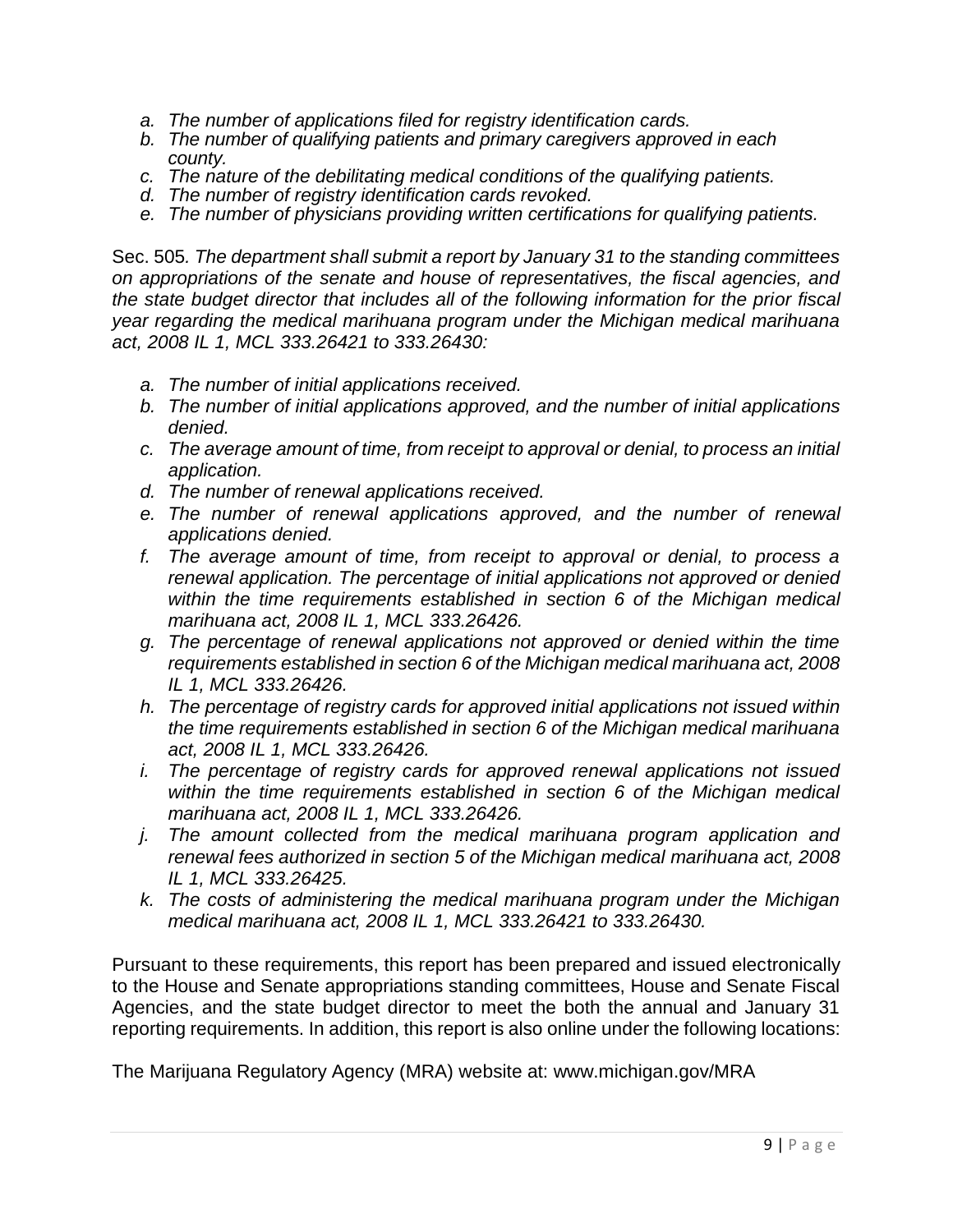The All About LARA section - Legislative Reports of the Department of Licensing and Regulatory Affairs website at: [w](http://www.michigan.gov/lara/)ww.michigan.gov/lara

#### <span id="page-10-0"></span>**2. Executive Background**

The Michigan Medical Marijuana Program (MMMP) is a state registry program within the Marijuana Regulatory Agency, Michigan Department of Licensing and Regulatory Affairs (LARA). The program administers the Michigan Medical Marihuana Act as approved by Michigan voters on November 4, 2008. The program implements the statutory tenets of this act in such a manner that protects the public and assures the confidentiality of its participants.

Specifically, the information provided in this report is based on data from October 1, 2018 through March 31, 2019

#### **3. Number of applications filed for registry identification cards**

<span id="page-10-1"></span>52,363

<span id="page-10-2"></span>**4. Number of qualifying patients and primary caregivers approved in each county**

| County         | <b>Patients</b> | <b>Caregivers</b> | <b>CG Person</b> |
|----------------|-----------------|-------------------|------------------|
| Alcona         | 442             | 133               | 61               |
| Alger          | 255             | 127               | 62               |
| Allegan        | 3,261           | 1,229             | 566              |
| Alpena         | 772             | 163               | 99               |
| Antrim         | 849             | 364               | 174              |
| Arenac         | 862             | 265               | 139              |
| <b>Baraga</b>  | 168             | 61                | 26               |
| Barry          | 1,627           | 559               | 272              |
| Bay            | 4,122           | 864               | 407              |
| Benzie         | 676             | 255               | 119              |
| <b>Berrien</b> | 4,504           | 1,784             | 812              |
| <b>Branch</b>  | 1,546           | 607               | 275              |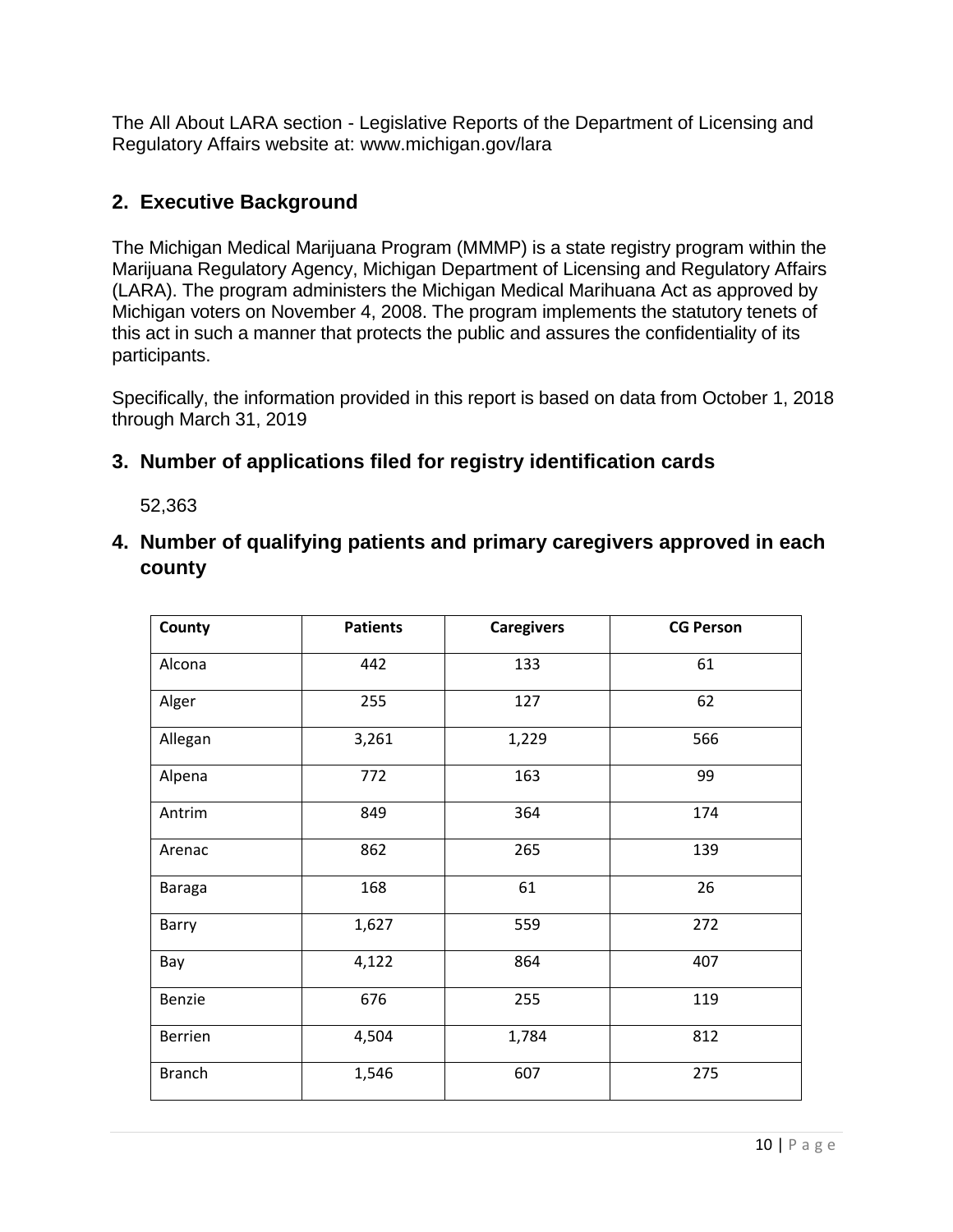| Calhoun               | 3,623  | 1,247 | 668   |
|-----------------------|--------|-------|-------|
| Cass                  | 1,601  | 581   | 282   |
| Charlevoix            | 691    | 258   | 127   |
| Cheboygan             | 615    | 199   | 97    |
| Chippewa              | 718    | 278   | 121   |
| Clare                 | 1187   | 390   | 186   |
| Clinton               | 1,786  | 556   | 271   |
| Crawford              | 506    | 171   | 82    |
| Delta                 | 956    | 361   | 187   |
| Dickinson             | 769    | 396   | 170   |
| Eaton                 | 3,735  | 1,393 | 648   |
| Emmet                 | 759    | 186   | 101   |
| Genesee               | 16,040 | 5,735 | 2,671 |
| Gladwin               | 783    | 302   | 129   |
| Gogebic               | 444    | 206   | 97    |
| <b>Grand Traverse</b> | 2,464  | 871   | 406   |
| Gratiot               | 977    | 312   | 143   |
| Hillsdale             | 1,814  | 684   | 339   |
| Houghton              | 602    | 216   | 103   |
| Huron                 | 720    | 133   | 76    |
| Ingham                | 9,087  | 2,837 | 1,331 |
| Ionia                 | 1,356  | 351   | 180   |
| losco                 | 913    | 216   | 120   |
| Iron                  | 430    | 178   | 80    |
| Isabella              | 1,234  | 361   | 178   |
| Jackson               | 5,013  | 1,735 | 861   |
| Kalamazoo             | 5,316  | 1,630 | 900   |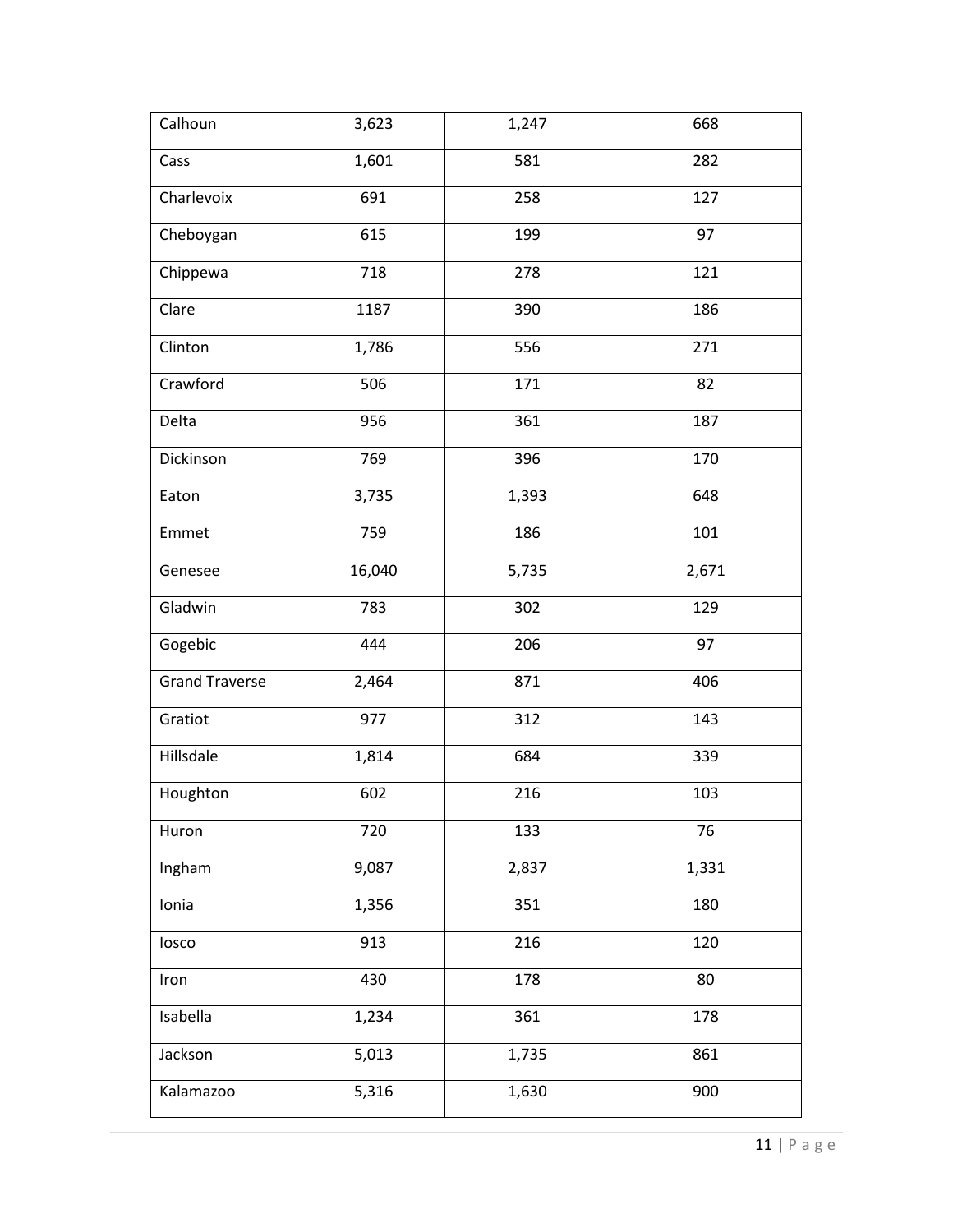| Kalkaska    | 706    | 312   | 149   |
|-------------|--------|-------|-------|
| Kent        | 11,029 | 2,733 | 1,300 |
| Keweenaw    | 69     | 24    | 16    |
| Lake        | 434    | 161   | 80    |
| Lapeer      | 3,276  | 1,179 | 556   |
| Leelanau    | 419    | 135   | 63    |
| Lenawee     | 4,290  | 1,488 | 692   |
| Livingston  | 4,664  | 1,226 | 632   |
| Luce        | 141    | 41    | 25    |
| Mackinac    | 296    | 87    | 42    |
| Macomb      | 28,310 | 9,229 | 3,873 |
| Manistee    | 721    | 255   | 131   |
| Marquette   | 1,198  | 618   | 327   |
| Mason       | 933    | 251   | 127   |
| Mecosta     | 867    | 231   | 120   |
| Menominee   | 676    | 321   | 133   |
| Midland     | 1,893  | 435   | 225   |
| Missaukee   | 298    | 129   | 61    |
| Monroe      | 5,063  | 1,321 | 689   |
| Montcalm    | 2,005  | 892   | 408   |
| Montmorency | 421    | 157   | 83    |
| Muskegon    | 4,613  | 1,288 | 605   |
| Newaygo     | 1,631  | 510   | 268   |
| Oakland     | 35,772 | 9,462 | 4,362 |
| Oceana      | 1,111  | 355   | 157   |
| Ogemaw      | 635    | 158   | 87    |
| Ontonagon   | 173    | 47    | 24    |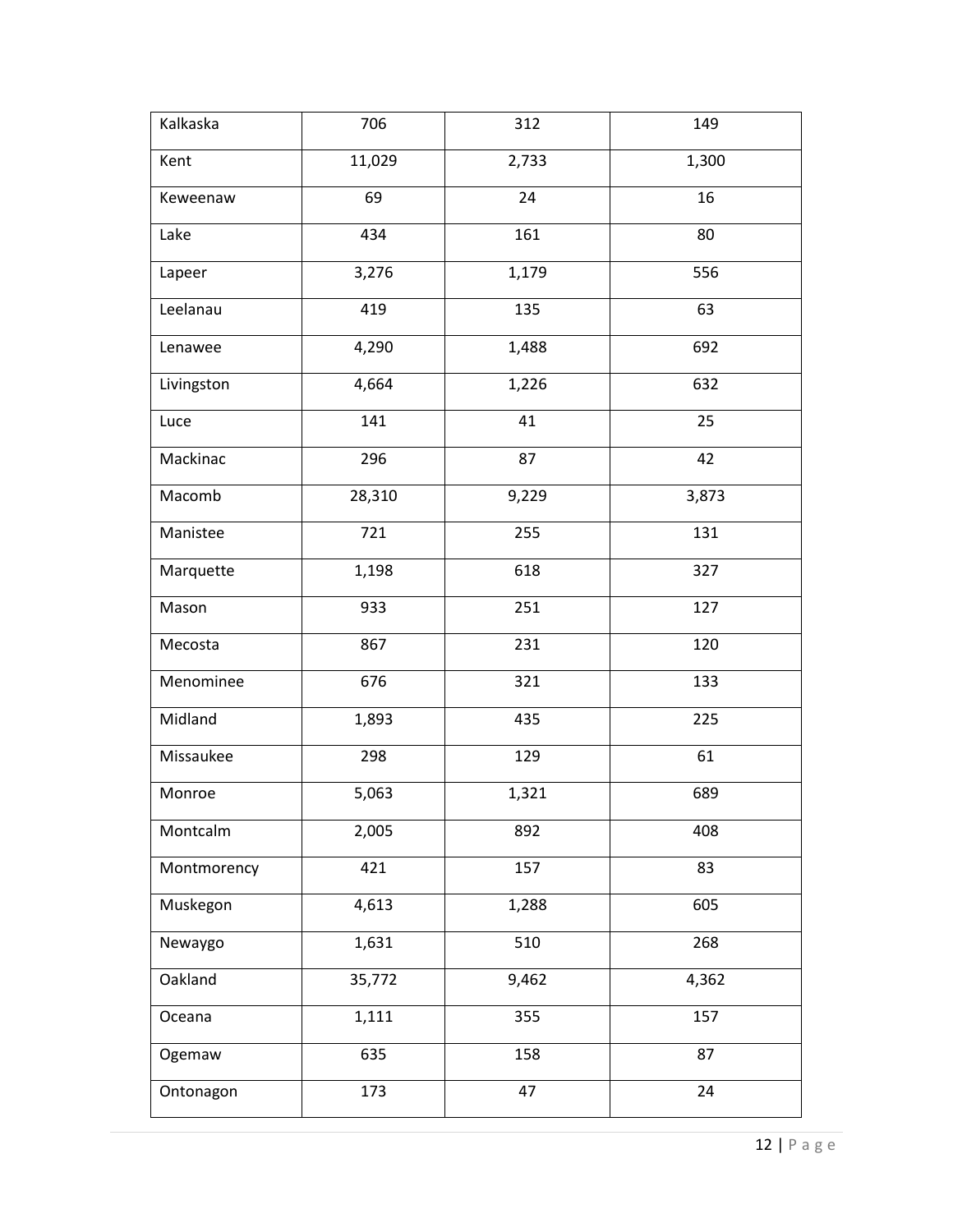| Osceola      | 705     | 287    | 139    |
|--------------|---------|--------|--------|
| Oscoda       | 222     | 61     | 29     |
| Otsego       | 714     | 274    | 130    |
| Ottawa       | 4,581   | 1,075  | 534    |
| Presque Isle | 326     | 122    | 61     |
| Roscommon    | 881     | 287    | 138    |
| Saginaw      | 5,205   | 1,322  | 679    |
| Saint Clair  | 4,364   | 1,308  | 614    |
| Saint Joseph | 1,585   |        | 283    |
| Sanilac      | 1,169   | 400    | 185    |
| Schoolcraft  | 245     | 92     | 51     |
| Shiawassee   | 2,669   | 843    | 424    |
| Tuscola      | 2,634   | 1,124  | 477    |
| Van Buren    | 2,567   |        | 482    |
| Washtenaw    | 12,536  | 2,781  | 1,404  |
| Wayne        | 47,799  | 10,554 | 5,560  |
| Wexford      | 986     | 412    | 195    |
| <b>Total</b> | 284,088 | 83,693 | 40,197 |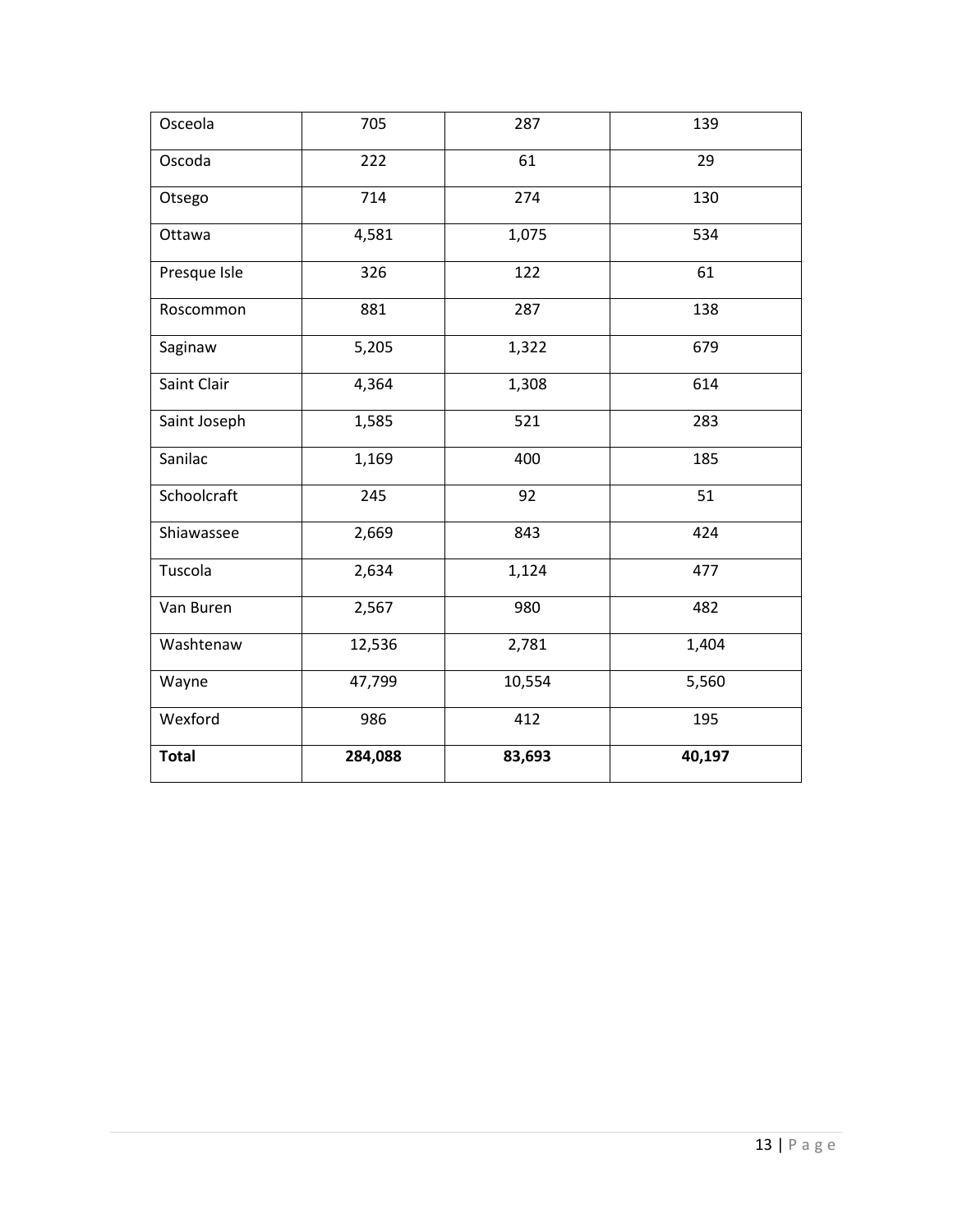# <span id="page-14-0"></span>**5. Nature of the debilitating medical conditions of the qualifying patients**

| <b>Condition</b>                        | <b>Sub Total</b> | Percent |
|-----------------------------------------|------------------|---------|
| Muscle Spasms                           | 10,302           | 10.33%  |
| Seizures                                | 1,139            | 1.14%   |
| Severe and Chronic Pain                 | 36,672           | 36.75%  |
| Post-Traumatic Stress Disorder          | 2,971            | 2.98%   |
| Severe Nausea                           | 4,812            | 4.82%   |
| Glaucoma                                | 733              | 0.73%   |
| <b>Rheumatoid Arthritis</b>             | 727              | 0.73%   |
| Arthritis                               | 10,353           | 10.38%  |
| <b>HIV Positive</b>                     | 233              | 0.23%   |
| Parkinson's Disease                     | 127              | 0.13%   |
| Severe and Persistent Muscle Spasms     | 170              | 0.17%   |
| Cerebral Palsy                          | 6                | 0.01%   |
| Crohn's Disease                         | 515              | 0.52%   |
| Cachexia or Wasting Syndrome            | 425              | 0.43%   |
| Amyotrophic Lateral Sclerosis           | 32               | 0.03%   |
| <b>Chronic Pain</b>                     | 24,789           | 24.84%  |
| <b>Inflammatory Bowel Disease</b>       | 452              | 0.45%   |
| Tourette's Syndrome                     | 55               | 0.06%   |
| Obsessive Compulsive Disorder           | 585              | 0.59%   |
| <b>Agitation of Alzheimer's Disease</b> | 44               | 0.04%   |
| Other                                   | 8                | 0.01%   |
| Colitis                                 | 212              | 0.21%   |
| <b>AIDS</b>                             | 44               | 0.04%   |
| Spinal Cord Injury                      | 300              | 0.30%   |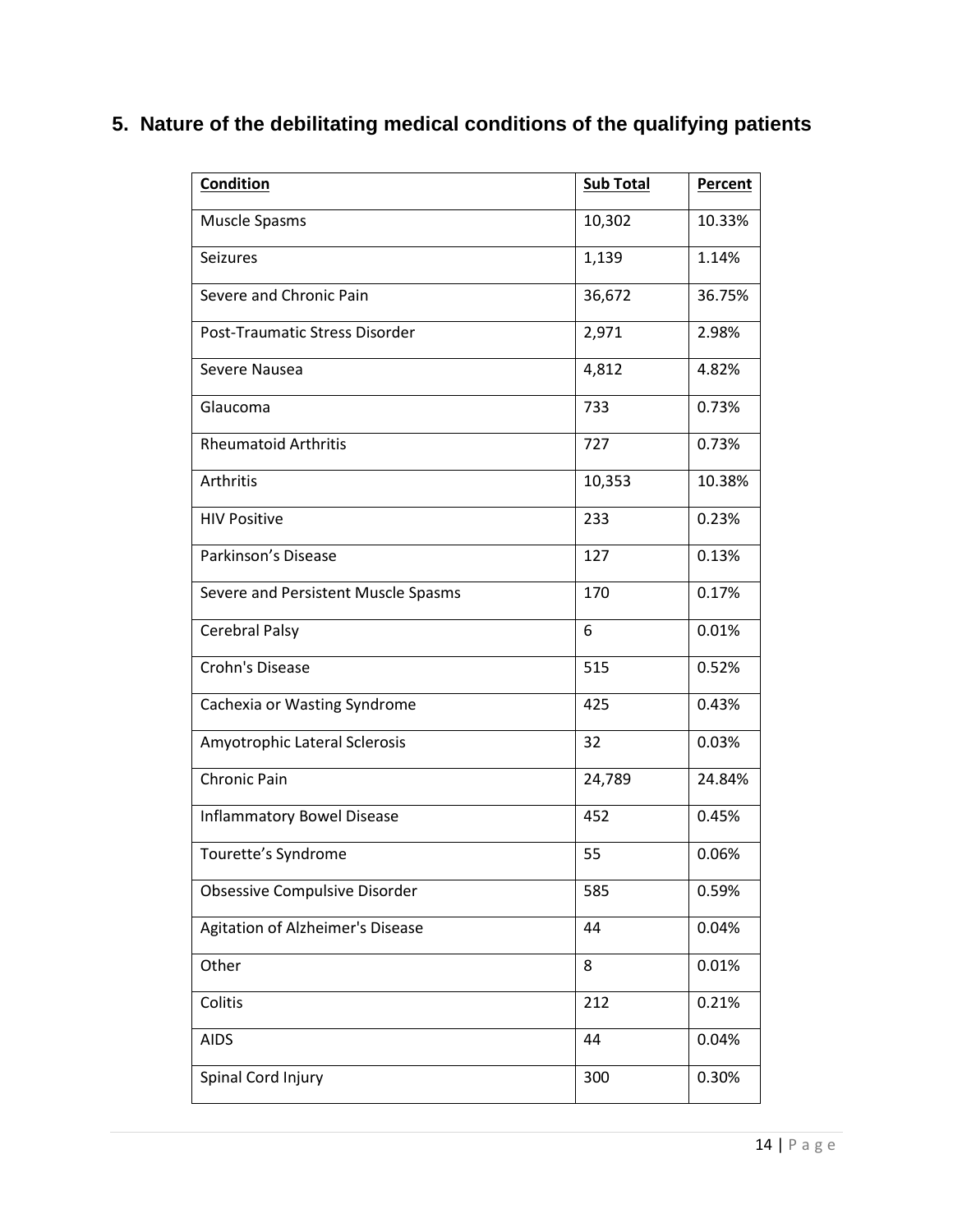| Hepatitis C               | 398   | 0.40% |
|---------------------------|-------|-------|
| Autism                    | 204   | 0.20% |
| Cancer                    | 3,265 | 3.27% |
| Nail Patella              |       | 0.01% |
| <b>Ulcerative Colitis</b> | 196   | 0.20% |

#### <span id="page-15-0"></span>**6. Number of registry identification cards revoked**

Zero registry cards were revoked between October 1, 2018 and March 31, 2019

#### <span id="page-15-1"></span>**7. Number of physicians providing written certifications for qualifying patients**

Between the time period of October 1, 2018 to March 31, 2019, there was a total of 1,322 physicians that provided certifications for qualifying medical marijuana patients.

#### <span id="page-15-2"></span>**8. Number of initials, renewal and online applications received**

|          | Initial | Renewal | <b>Online Applications</b> |  |
|----------|---------|---------|----------------------------|--|
| October  | 10122   | 2338    | 22                         |  |
| November | 6494    | 1372    | 137                        |  |
| December | 5558    | 1040    | 187                        |  |
| January  | 5756    | 1127    | 308                        |  |
| February | 5840    | 1388    | 422                        |  |
| March    | 7363    | 1990    | 899                        |  |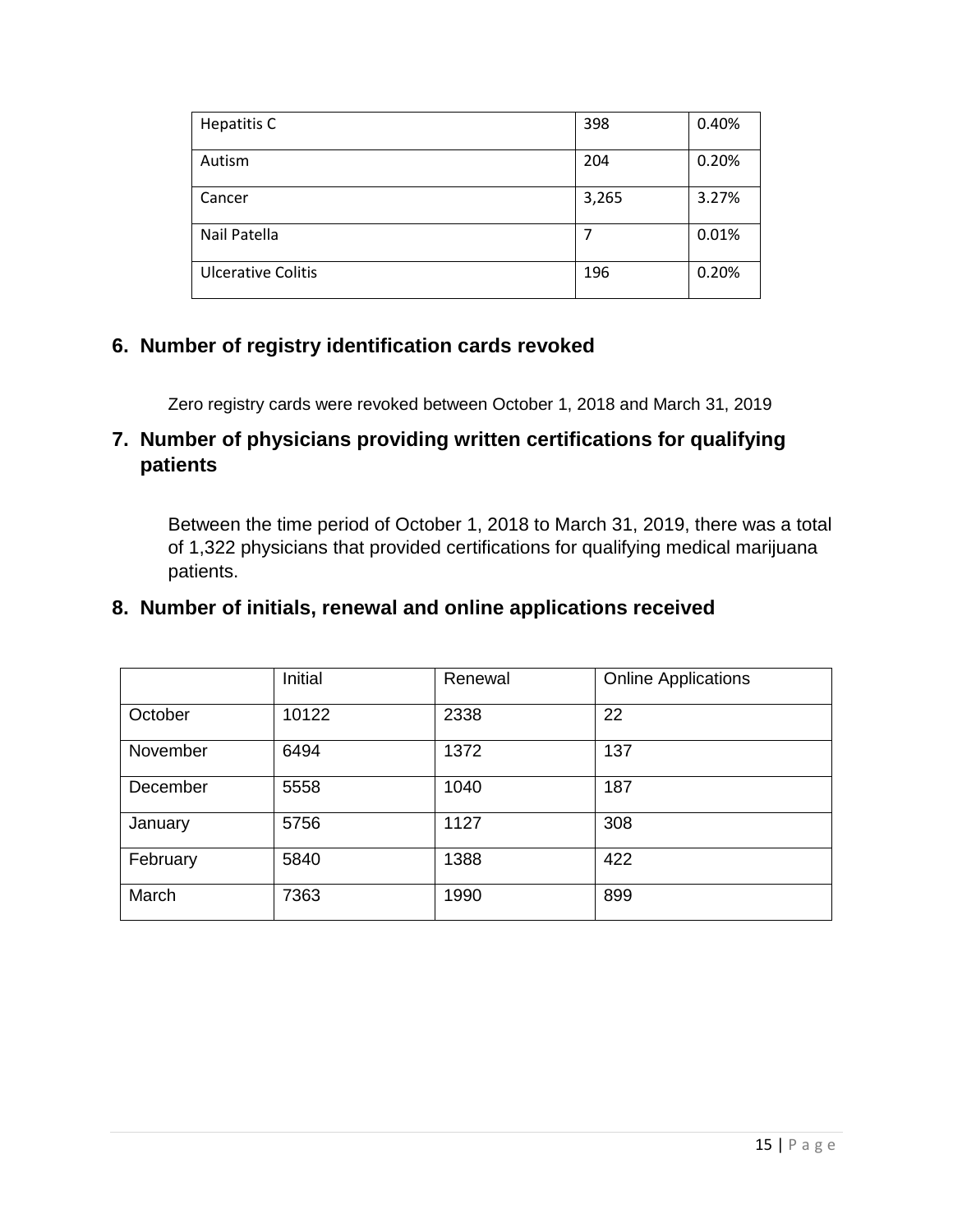

### <span id="page-16-0"></span>**9. Number of initial applications issued, and the initial applications denied**

| Month    | <b>Issued</b> | Denied |
|----------|---------------|--------|
| October  | 7,122         | 1,031  |
| November | 7,300         | 1,153  |
| December | 6,953         | 1,147  |
| January  | 6,286         | 1,083  |
| February | 6,415         | 983    |
| March    | 7,122         | 1,031  |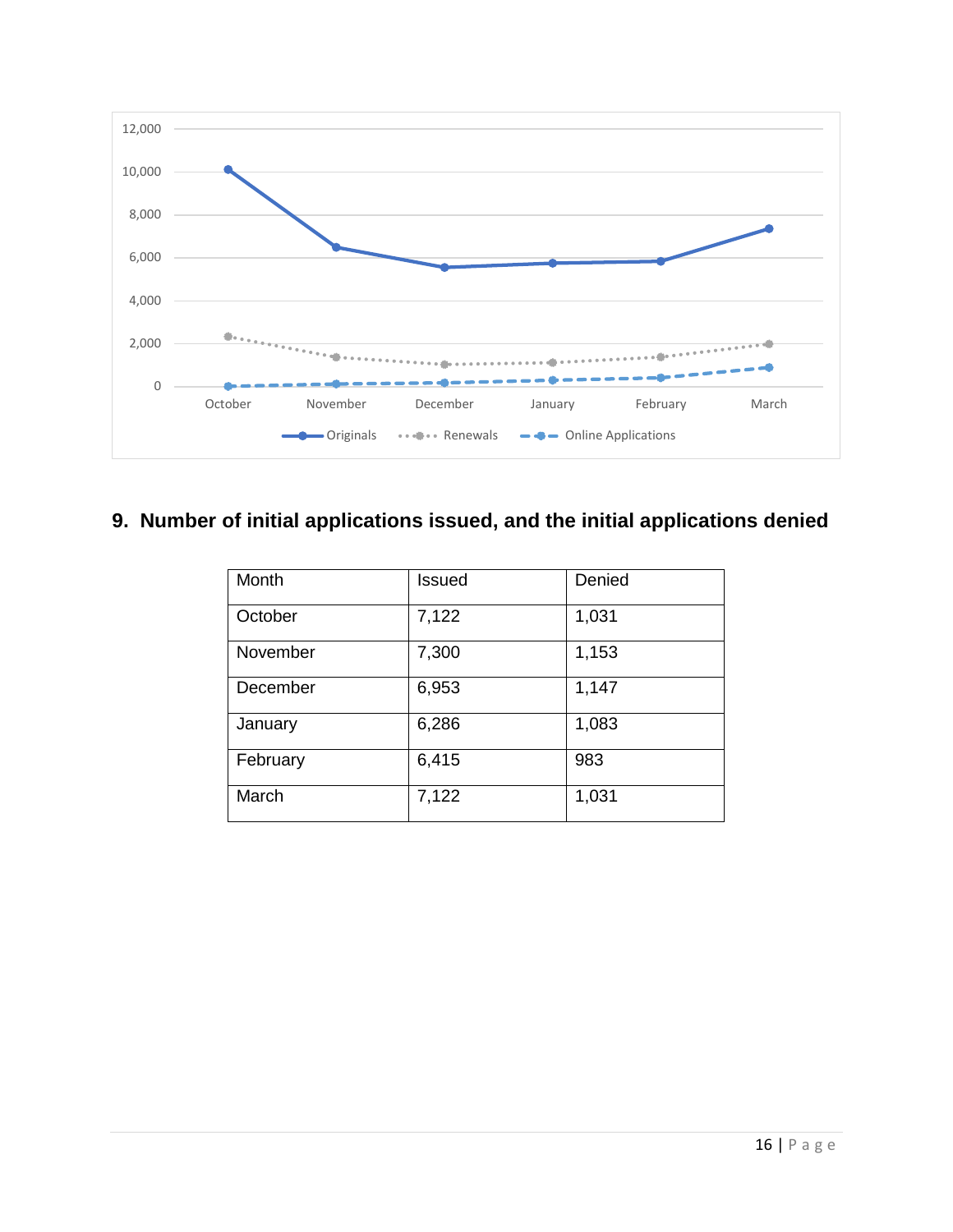

### <span id="page-17-0"></span>**10. Average amount of time, from receipt to approval or denial, to process an initial application**

|          | Approval<br>Time | Denial<br>Time | $%$ non-<br>compliant |  |
|----------|------------------|----------------|-----------------------|--|
| October  | 10.14            | 13.17          | 0.46%                 |  |
| November | 12.41            | 13.35          | 0.38%                 |  |
| December | 11.21            | 12.26          | 0.39%                 |  |
| January  | 6.46             | 7.66           | 0.08%                 |  |
| February | 3.7              | 4.8            | 0.01%                 |  |
| March    | 3.02             | 3.04           | 0.00%                 |  |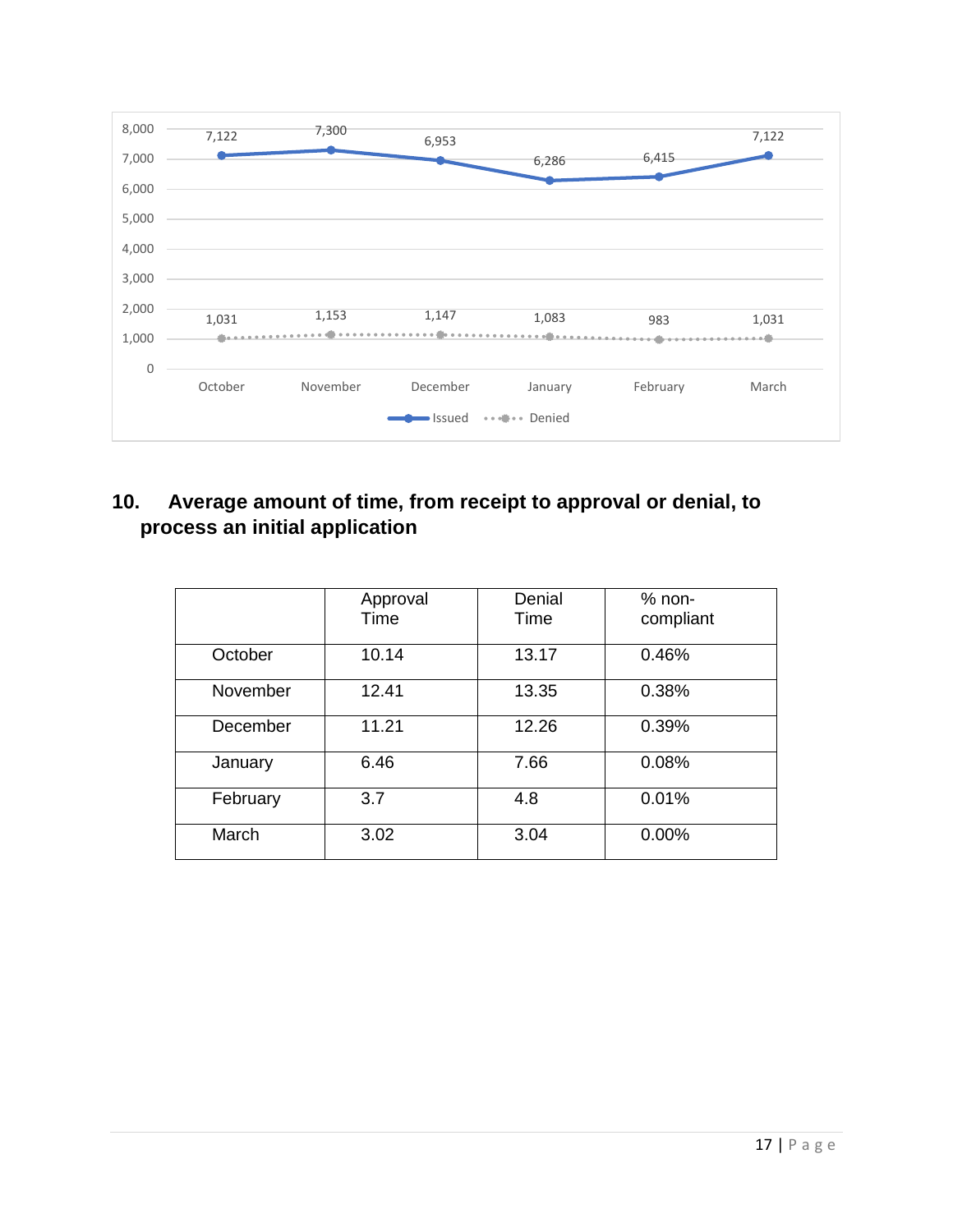

<span id="page-18-0"></span>**11. Number of renewal applications issued, and the number of renewal applications denied**

| Month                            |          | Issued   |                                  | Denied                                |          |       |
|----------------------------------|----------|----------|----------------------------------|---------------------------------------|----------|-------|
| October                          |          | 902      |                                  | 92                                    |          |       |
|                                  | November |          | 769                              |                                       | 88       |       |
|                                  | December |          | 706                              |                                       | 66       |       |
|                                  | January  |          | 910                              |                                       | 59       |       |
|                                  | February |          | 1379                             |                                       | 144      |       |
|                                  | March    |          | 1978                             |                                       | 156      |       |
| 2500                             |          |          |                                  |                                       |          |       |
| 2000                             |          |          |                                  |                                       |          | 1978  |
| 1500                             |          |          |                                  |                                       | 1379     |       |
| 1000                             | 902      | 769      |                                  | 910                                   |          |       |
|                                  |          |          | 706                              |                                       |          |       |
| 500                              | 92       | 88       | 66                               | 59                                    | 144      | 156   |
| $\mathbf 0$                      | October  | November | $\ddot{\phantom{a}}$<br>December | office and a second office<br>January | February | March |
| Similar Research Street Figure 1 |          |          |                                  |                                       |          |       |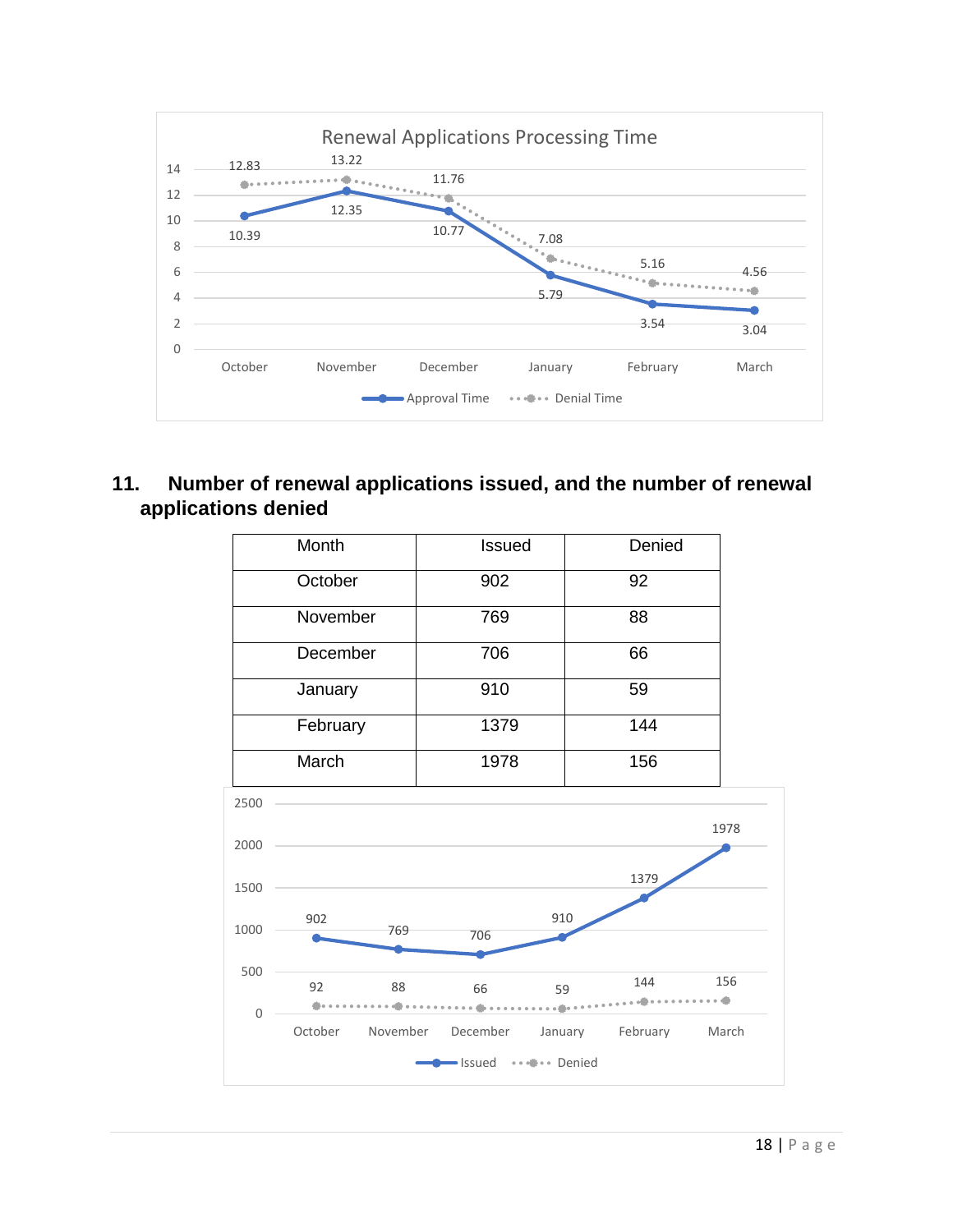#### <span id="page-19-0"></span>**12. Average amount of time, from receipt to approval or denial, to process a renewal application**

|          | Approval Time | <b>Denial Time</b> | % non-compliant |  |
|----------|---------------|--------------------|-----------------|--|
| October  | 10.39         | 12.83              | 1.59%           |  |
| November | 12.35         | 13.22              | 0.23%           |  |
| December | 10.77         | 11.76              | 0.39%           |  |
| January  | 5.79          | 7.08               | 0.00%           |  |
| February | 3.54          | 5.16               | 0.06%           |  |
| March    | 3.04          | 4.56               | 0.00%           |  |



<span id="page-19-1"></span>**13. Percentage of initial applications not approved or denied within the time requirements established in section 6 of the Michigan Medical Marihuana Act**

.22%

<span id="page-19-2"></span>**14. Percentage of renewal applications not approved or denied within the time requirements established in section 6 of the Michigan Medical Marihauna Act**

.31%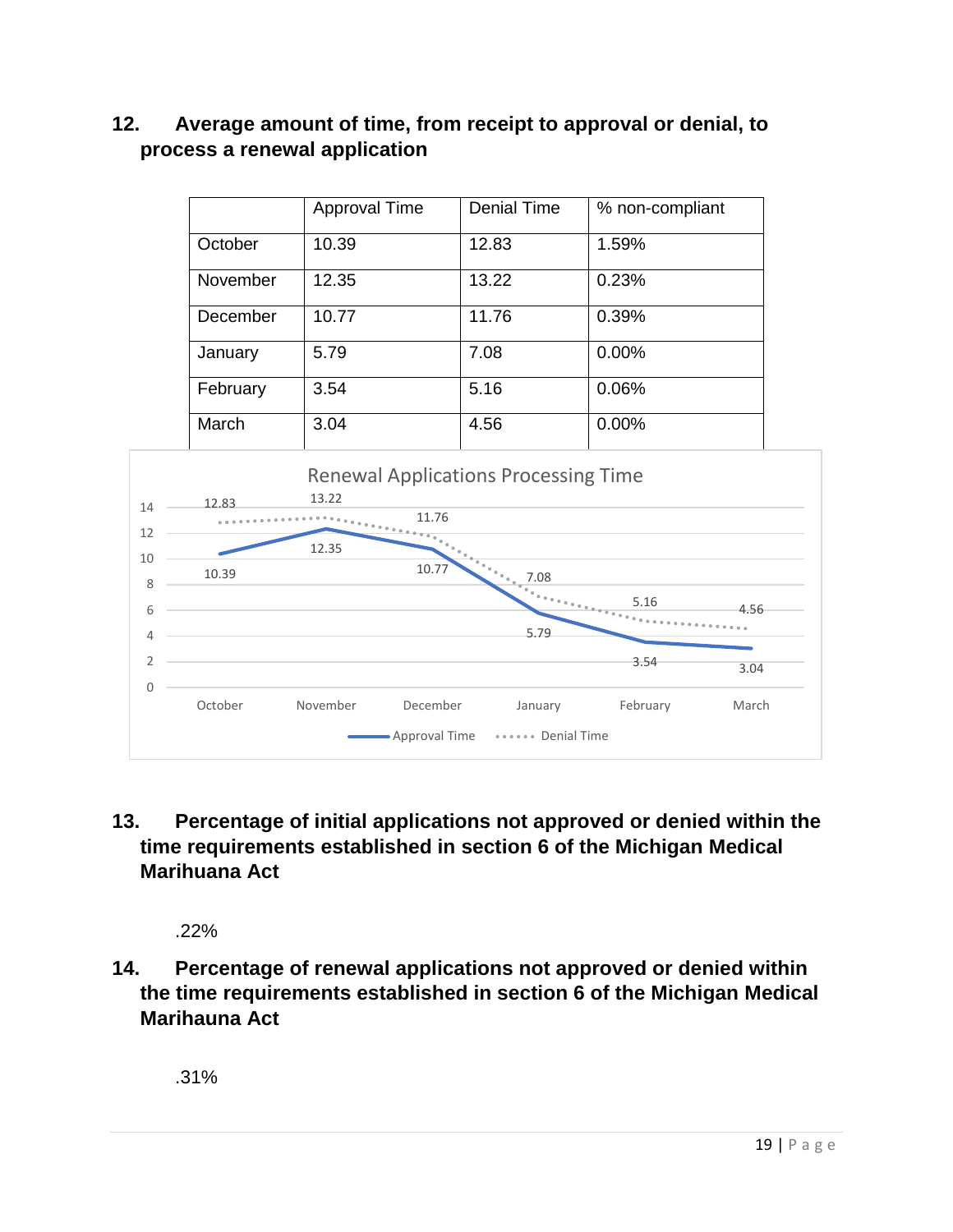<span id="page-20-0"></span>**15. Percentage of registry cards for approved initial applications not issued within the time requirements established in section of the Michigan Medical Marihuana Act**

0%

<span id="page-20-1"></span>**16. Percentage of registry cards for approved renewal applications not issued within the time requirements established in section of the Michigan Medical Marihuana Act**

0%

<span id="page-20-2"></span>**17. Amount collected from the medical marihuana program applications and renewal fees authorized in section 5 of the Michigan Medical Marihuana Act**